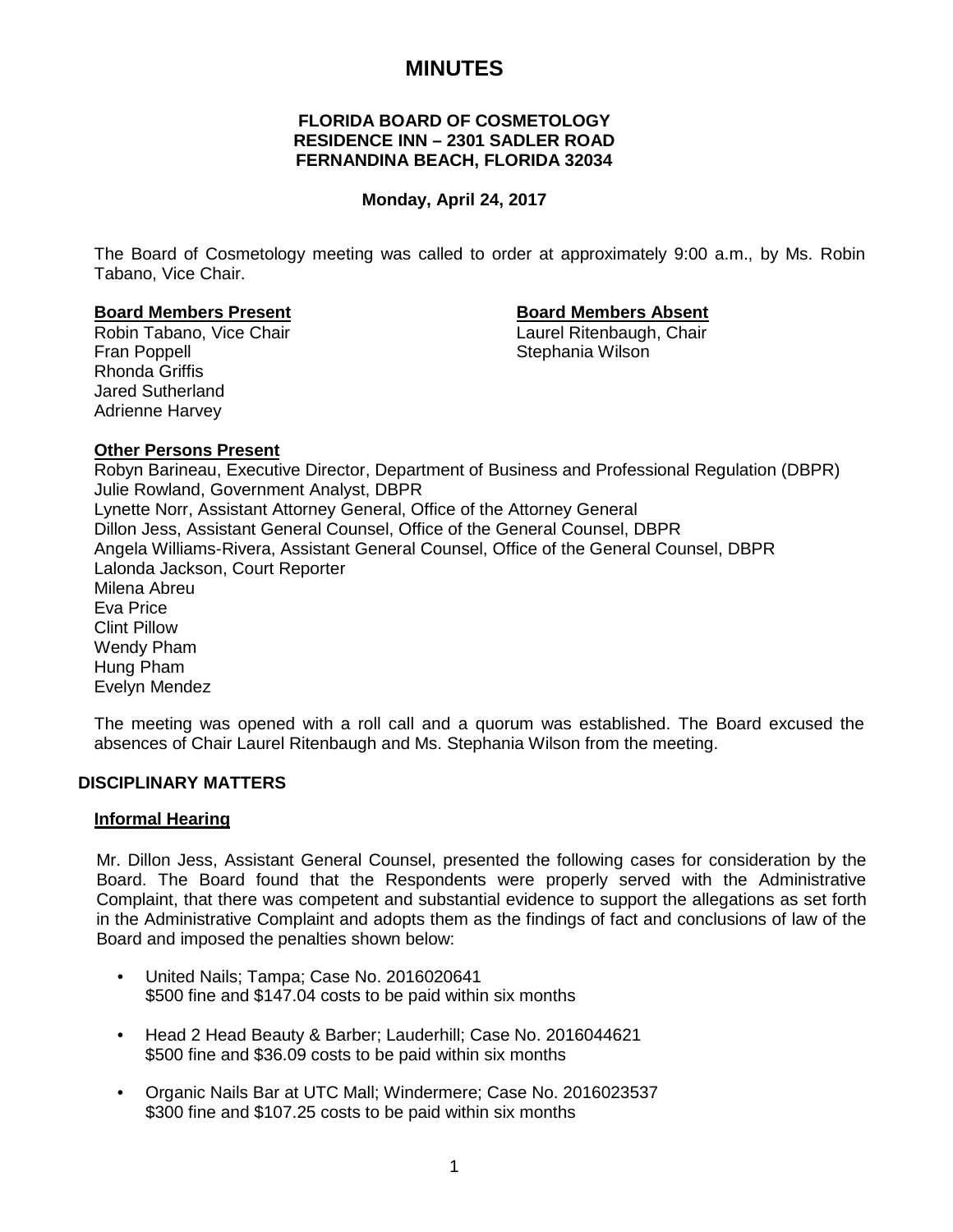- Edna Ayala; Miami; Case Nos. 2016004262 & 20160041736 \$205.51 costs only Revocation of licenses FS872090 and BW4000
- Evelyn Mendez; Belleview; Case No. 2016029489 \$1,000 fine and \$357.61 costs to be paid within six months

## **Motion for Waiver of Rights and Final Order**

Mr. Jess presented the following cases for consideration by the Board. The Board found that the Respondents were properly served with the Administrative Complaint, the Respondents failed to respond within 21 days thereby waiving their right to elect a hearing in this matter, that the Board accept the allegations as stated in the Administrative Complaint and adopt them as the findings of fact and conclusions of law of the Board and imposed the penalties shown below:

- Nga Thi Phu; Orlando; Case No. 2015041807 \$500 fine and \$204.05 costs to be paid within six months Revocation of license FV9591144
- Michelle McCarron; Boca Raton; Case No. 2016029416 \$500 fine and \$291.77 costs to be paid within six months
- Jamie Bursiek; Ft. Myers; Case No. 2016021648 \$500 fine and \$66.58 costs to be paid within six months
- Kathryn Starr; Bartow; Case No. 2016042702 \$500 fine and \$191.03 costs to be paid within six months Revocation of license CL210037
- Cendrine Noelliste; West Palm Beach; Case No. 2016027502 \$500 fine and \$170.78 costs to be paid within six months
- Grand Nails; Miami; Case No. 2016038004 \$500 fine and \$118.43 costs to be paid within six months
- Shears in the Cloud; St. Cloud; Case No. 2016022040 \$500 fine and \$351.21 costs to be paid within six months
- Catherine Kuck; Kissimmee; Case No. 2016031878 \$500 and \$290.60 costs to be paid within six months
- Rosemarie Green; Lauderhill; Case No. 2016044694 \$500 fine and \$36.09 costs to be paid within six months
- Valrico Nails & Spa; Valrico; Case No. 2016033789 \$500 fine and \$159.52 costs to be paid within six months
- Palm Nails; Palm Coast; Case No. 2016043377 \$500 fine and \$204.82 costs to be paid within six months
- Lee Nails Spa; Brandon; Case No. 2016009598 \$750 fine and \$190.94 costs to be paid within six months
- City Nails Salon; Jacksonville; Case No. 2016048851 \$500 fine and \$229.25 costs to be paid within six months
- Regal Nails; Trinity; Case No. 2016041103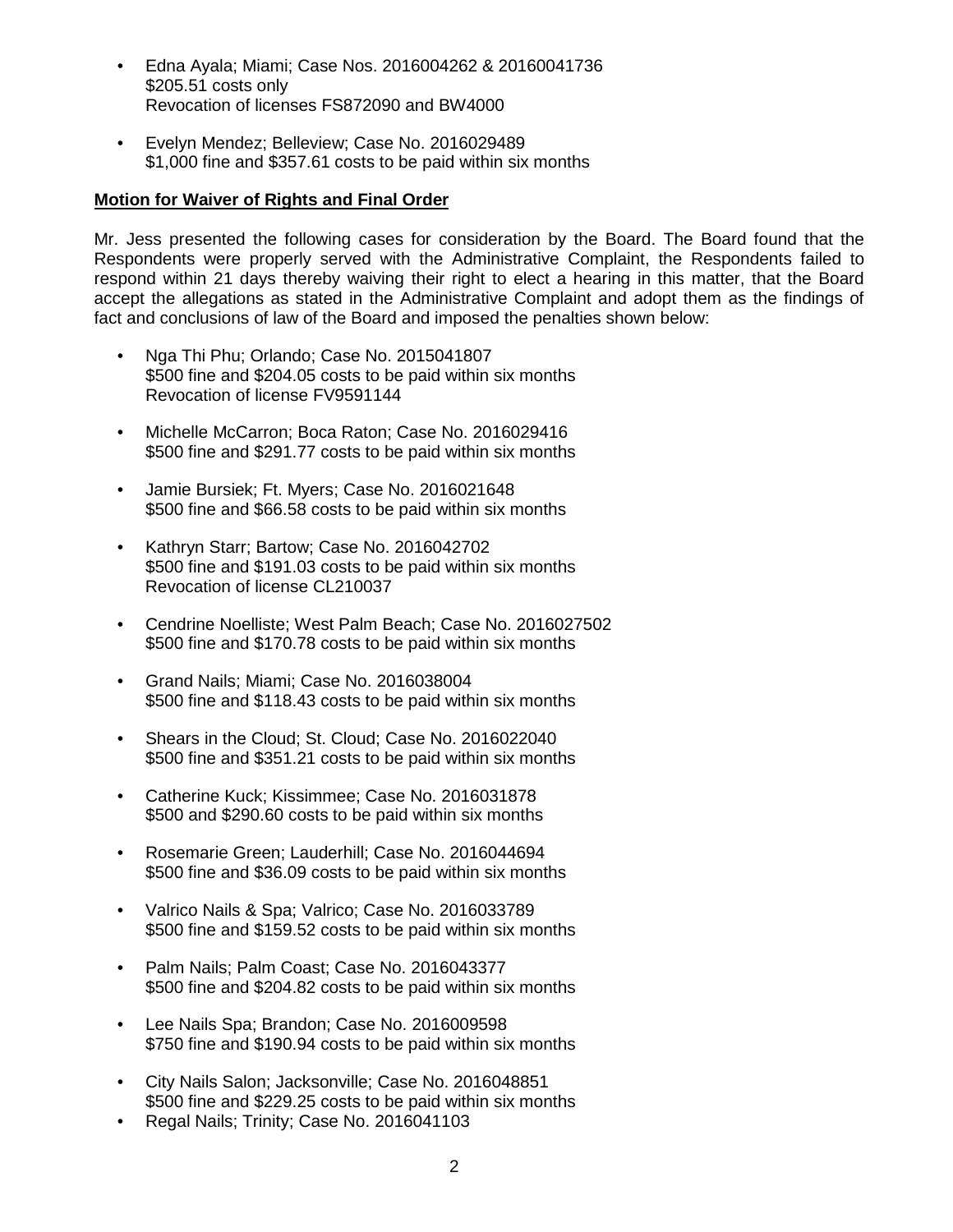\$500 fine and \$93.39 costs to be paid within six months

• Pachinos Hair Salon; Lake Worth; Case No. 2016052892 The case was pulled from the agenda

## **Settlement Stipulation**

Mr. Jess presented the following cases for consideration by the Board. The Board moved to adopt the Stipulation of the parties as the Board's final action in this matter and incorporate it and all of its terms into a final order and imposed the penalties shown below:

- Sandra Rodriguez; Miramar; Case No. 2016034138 \$500 fine and \$64.83 costs to be paid within 30 days
- Exclusively Yours and Mai Cu; Royal Palm Beach; Case Nos. 2016038080 & 2016042553 \$500 fine and \$188.74 costs to be paid within six months
- Sea Nails; Jacksonville; Case No. 2016044302 \$500 fine and \$151.42 costs to be paid within six months
- Luminous Nails Salon and Tiffany Truong; Boynton Beach; Case Nos. 2016043446 & 2016046205 \$500 fine and \$216.56 costs to be paid within six months
- The Chop Shop Full Service Salon; Safety Harbor; Case No. 2016042609 \$50 fine and \$100.63 costs to be paid within six months
- Wendy's Nail & Spa; Jacksonville; Case No. 2016038505 \$500 fine and \$216.33 costs to be paid within six months
- Cut it Out; Lauderhill Lakes; Case No. 2016043699 \$200 fine and \$36.09 costs to be paid within six months
- GETGLAMMEDUPLLC; West Palm Beach; Case No. 2016027367 \$500 fine and \$170.78 costs to be paid within six months
- Famous Nails and Thomas Hodac; Elkton; Case Nos. 2016049837 & 2016051675 \$500 fine and \$244.50 costs to be paid within six months
- Queen Nails; Dunedin; Case No. 2016042660 \$500 fine and \$33.23 costs to be paid within six months
- V&M Nails & Spa and Sophie Che; Boynton Beach; Case Nos. 2016048684 & 2016056035 \$500 fine and \$231.55 costs to be paid within six months
- The Emess Spa and Than Nguyen Fedak; Delray Beach; Case Nos. 2016048681 & 2016050479 \$500 fine and \$218.67 costs to be paid within six months
- Utopia Nails Spa and Kevin Le; West Palm Beach; Case Nos. 2016045766 & 2016047594 \$500 fine and \$256.83 costs to be paid within six months
- LaBella Spa and Anibal Roman; Boca Raton; Case Nos. 2016041995 & 2016051682 \$500 fine and \$224.11 costs to be paid within six months
- American Nails & Spa and Kathy Nguyen; Boca Raton; Case Nos. 2016048509 & 2016050261 \$500 fine and \$200.69 costs to be paid within six months
- D&V Nails and Kim Nguyen; Boca Raton; Case Nos. 2016050821 & 2016055498 \$500 fine and \$214.21 costs to be paid within six months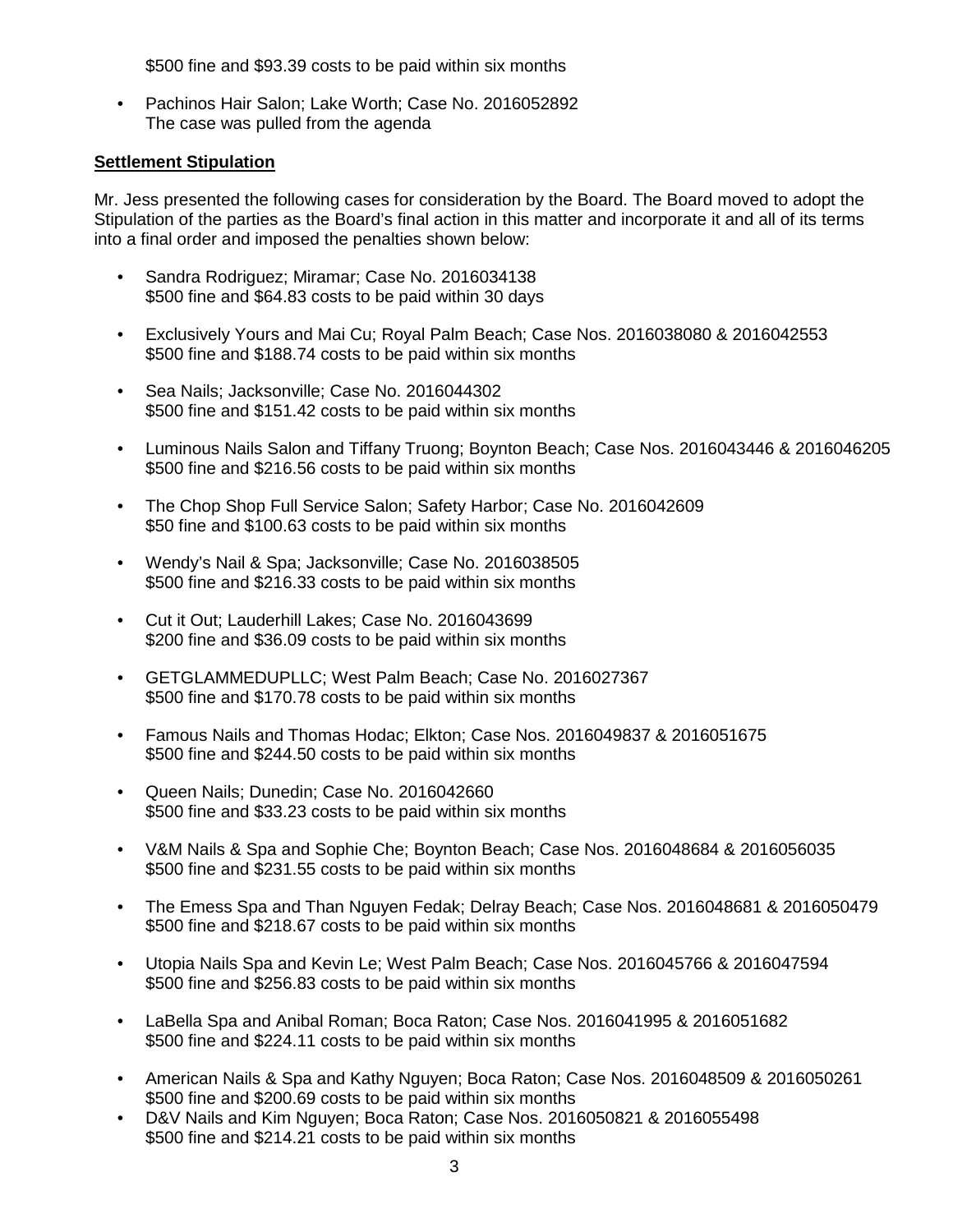- Nail Experts and Jimmy Bui; Boca Raton; Case Nos. 2016047142 & 2016055874 \$500 fine and \$181 costs to be paid within six months
- Yen's Nails and Charlie Lu; Boynton Beach; Case Nos. 2016048902 & 2016050464 \$500 fine and \$264.01 costs to be paid within six months

## **Department Attorney Report**

Mr. Jess informed the Board that as of March 7, 2017, there were 114 open cosmetology cases in the legal section.

## **APPLICATIONS**

#### **Hair Braiding Courses**

#### Legacy Hair Salon – Classroom

After review, Ms. Adrienne Harvey moved to deny the course based on the course content being outside the scope of practice of a hair braiding registration, outdated references, and incorrect references. Mr. Jared Sutherland seconded the motion and the motion passed unanimously.

#### Shawzae Hair Braider School – Classroom

After review, Mr. Sutherland moved to deny the course based on the course content being outside the scope of practice of a hair braiding registration, grammatical errors, and incorrect references. Ms. Griffis seconded the motion and the motion passed unanimously.

#### Unique Hair – Classroom

After review, Ms. Harvey moved to deny the course based on the course content being outside the scope of practice of a hair braiding registration, grammatical errors, course content is product driven, and no rules references. Ms. Griffis seconded the motion and the motion passed unanimously.

#### KK's African Braided Wigs – Classroom

After review, Ms. Griffis moved to deny the course based on the course content being outside the scope of practice of a hair braiding registration, incomplete references, and outdated references. Mr. Sutherland seconded the motion and the motion passed unanimously.

#### Estah Locs and Hair Care Services – Classroom

After review, Mr. Sutherland moved to deny the course based on the course content being outside the scope of practice of a hair braiding registration, incorrect references, vulgar language, and grammatical errors. Ms. Harvey seconded the motion and the motion passed unanimously.

#### Sunshine Hair Studio – Classroom

After review, Ms. Griffis moved to deny the course based on the course content being outside the scope of practice of a hair braiding registration, incorrect references, grammatical errors, and incorrect disinfection procedures. Ms. Harvey seconded the motion and the motion passed unanimously.

#### Ashley Bennett – Classroom

After review, Ms. Griffis moved to deny the course based on the course being outside the scope of practice of a hair braiding registration, grammatical errors, incorrect references, and outdated references. Mr. Sutherland seconded the motion and the motion passed unanimously.

Severe Beauty – Classroom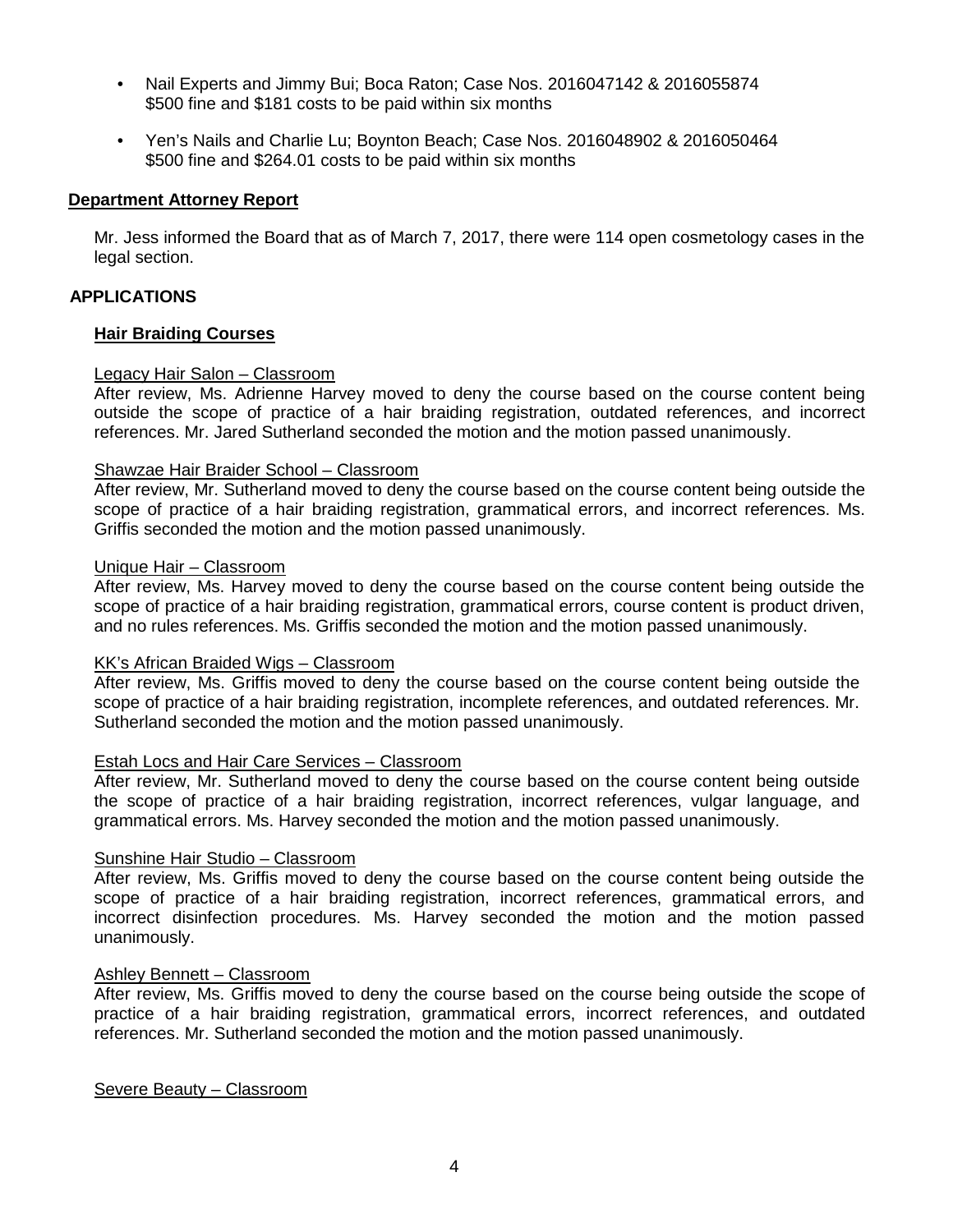After review, Ms. Harvey moved to deny the course based on the course being outside the scope of practice of a hair braiding registration, grammatical errors, and incorrect references. Mr. Sutherland seconded the motion and the motion passed unanimously.

## **Hair Wrapping Courses**

## Estah Locs and Hair Care Services – Classroom

After review, Ms. Harvey moved to deny the course based on the course being outside the scope of practice of a hair wrapping registration, grammatical errors, and incorrect references. Mr. Sutherland seconded the motion and the motion passed unanimously.

## **Body Wrapping Courses**

## Ga La Car Beauty & Styles Workshops – Classroom

After review, Ms. Griffis moved to deny the course based on the course content being outside the scope of practice of a body wrapping registration, incorrect references, outdated references, and incorrect disinfection procedures. Mr. Sutherland seconded the motion and the motion passed unanimously.

## **Continuing Education Courses**

## Exotica Academy – Environmental Issues 1 Hour Classroom

After review, Ms. Griffis moved to approve the course with the following contingency: update references. The correction must be submitted to the Executive Director within 30 days of the date of the order for approval. Mr. Sutherland seconded the motion and the motion passed unanimously.

#### Exotica Academy – Chemical Makeup 2 Hour Classroom

After review, Ms. Griffis moved to approve the course with the following contingency: update references. The correction must be submitted to the Executive Director within 30 days of the date of the order for approval. Mr. Sutherland seconded the motion and the motion passed unanimously.

#### Exotica Academy – HIV/AIDS 2 Hour Classroom

After review, Ms. Griffis moved to approve the course with the following contingency: update references. The correction must be submitted to the Executive Director within 30 days of the date of the order for approval. Ms. Harvey seconded the motion and the motion passed unanimously.

## Exotica Academy – HIV/AIDS 2 Hour Internet

After review, Ms. Griffis moved to approve the course with the following contingency: update references. The correction must be submitted to the Executive Director within 30 days of the date of the order for approval. Mr. Sutherland seconded the motion and the motion passed unanimously.

#### Exotica Academy – HIV/AIDS 2 Hour Correspondence

After review, Ms. Griffis moved to approve the course with the following contingency: update references. The correction must be submitted to the Executive Director within 30 days of the date of the order for approval. Mr. Sutherland seconded the motion and the motion passed unanimously.

## Exotica Academy – Environmental Issues 1 Hour Internet

After review, Ms. Griffis moved to approve the course with the following contingency: update references. The correction must be submitted to the Executive Director within 30 days of the date of the order for approval. Mr. Sutherland seconded the motion and the motion passed unanimously.

Exotica Academy – Environmental Issues 1 Hour Correspondence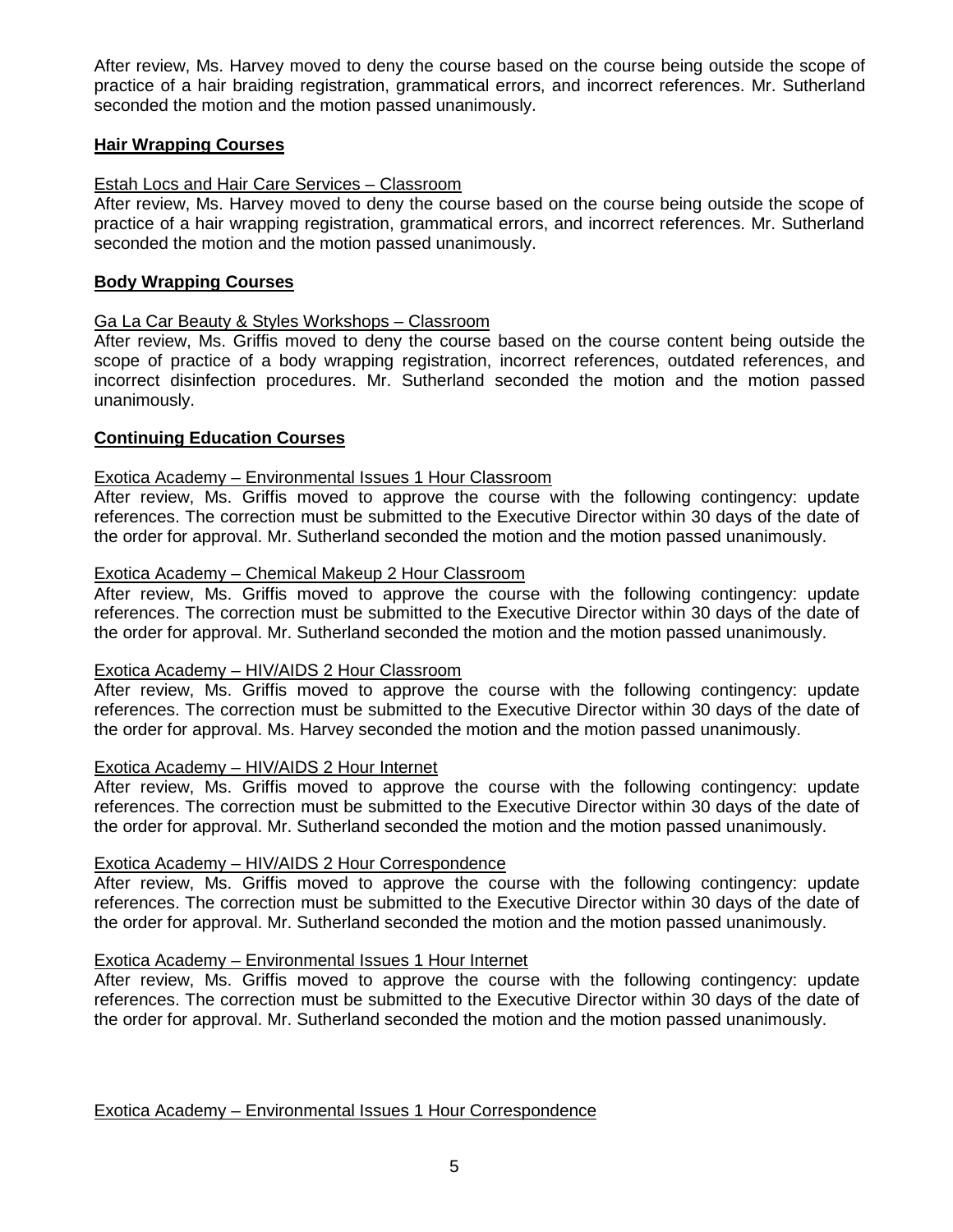After review, Ms. Griffis moved to approve the course with the following contingency: update references. The correction must be submitted to the Executive Director within 30 days of the date of the order for approval. Mr. Sutherland seconded the motion and the motion passed unanimously.

#### Exotica Academy – Chemical Makeup 2 Hour Correspondence

After review, Ms. Griffis moved to approve the course with the following contingency: correct grammatical errors in the course materials. The correction must be submitted to the Executive Director within 30 days of the date of the order for approval. Mr. Sutherland seconded the motion and the motion passed unanimously.

#### Exotica Academy – Chemical Makeup 2 Hour Internet

After review, Ms. Griffis moved to approve the course with the following contingency: correct grammatical errors in the course materials. The correction must be submitted to the Executive Director within 30 days of the date of the order for approval. Mr. Sutherland seconded the motion and the motion passed unanimously.

#### Exotica Academy – Advanced Make-up Artist 4 Hour Classroom

After review, Ms. Griffis moved to approve the course with the following contingencies: correct grammatical errors in the course materials, and update references. The corrections must be submitted to the Executive Director within 30 days of the date of the order for approval. Mr. Sutherland seconded the motion and the motion passed unanimously.

## Exotica Academy – Advanced Hair Cutting 4 Hour Classroom

After review, Mr. Sutherland moved to deny the course based on incomplete course materials, and outdated references. Ms. Griffis seconded the motion and the motion passed unanimously.

#### Exotica Academy – Advanced Free Hand Nail Art 4 Hour Classroom

After review, Mr. Sutherland moved to deny the course based on incomplete course materials. Ms. Griffis seconded the motion and the motion passed unanimously.

#### Exotica Academy – Artificial Eye Lashes 4 Hour Classroom

After review, Ms. Griffis moved to deny the course based on incomplete course materials. Mr. Sutherland seconded the motion and the motion passed unanimously.

#### Exotica Academy – Advanced Hair Coloring 4 Hour Classroom

After review, Ms. Griffis moved to deny the course based on incomplete course materials, and outdated references. Mr. Sutherland seconded the motion and the motion passed unanimously.

#### Exotica Academy – Continuing Education 16 Hour Classroom

After review, Ms. Griffis moved to deny the course based on the course content being outside the scope of practice of Board of Cosmetology licensees, grammatical errors, product driven, outdated references, and incorrect references. Ms. Harvey seconded the motion and the motion passed unanimously.

#### Exotica Academy – Continuing Education 16 Hour Internet

After review, Ms. Griffis moved to deny the course based on the course content being outside the scope of practice of Board of Cosmetology licensees, grammatical errors, product driven, outdated references, and incorrect references. Ms. Harvey seconded the motion and the motion passed unanimously.

#### Exotica Academy – Continuing Education 16 Hour Correspondence

After review, Ms. Griffis moved to deny the course based on the course content being outside the scope of practice of Board of Cosmetology licensees, grammatical errors, product driven, outdated references, and incorrect references. Ms. Harvey seconded the motion and the motion passed unanimously.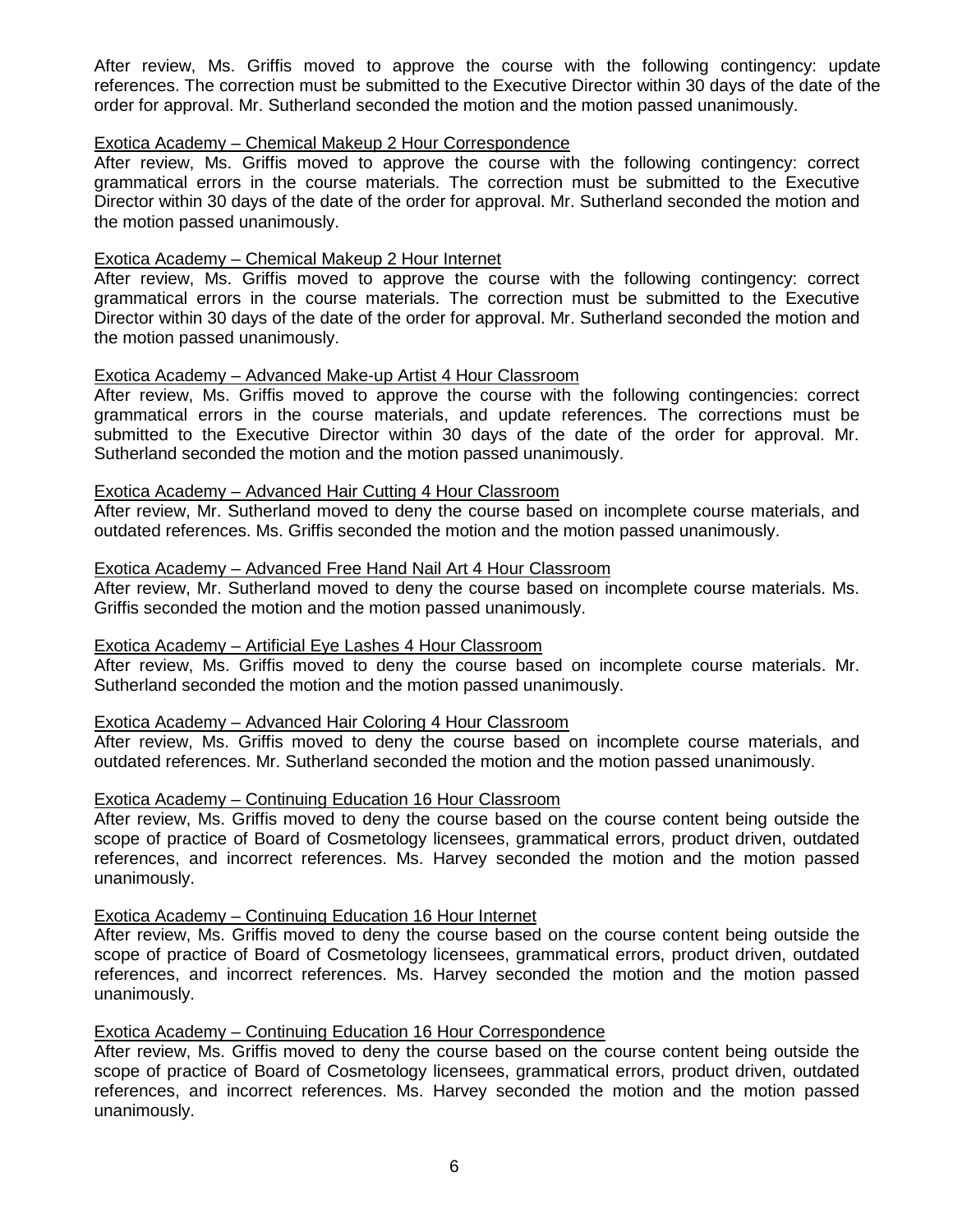## Exotica Academy – Wigs Enhancements Extensions 4 Hour Classroom

After review, Ms. Griffis moved to deny the course based on incomplete course materials, and outdated references. Mr. Sutherland seconded the motion and the motion passed unanimously.

## Boca Beauty Academy – Microdermabrasion 6 Hour Classroom

After review, Ms. Harvey moved to deny the course based on incomplete course materials, and outdated references. Ms. Griffis seconded the motion and the motion passed unanimously.

## Florida Cosmetology Educators Online – Continuing Education 16 Hour Correspondence

Ms. Eva Price and Mr. Clint Pillow were present for the meeting and were sworn in by Ms. Lalonda Jackson, Court Reporter. After review, Ms. Griffis moved to approve the course with the following contingencies: correct grammatical errors in the course materials, update fee references, and strike references to phenols. The corrections must be submitted to the Executive Director within 30 days of the date of the order for approval. Mr. Sutherland seconded the motion and the motion passed unanimously.

## Florida Cosmetology Educators Online – Continuing Education 16 Hour Correspondence

Ms. Price and Mr. Pillow were present for the meeting. After review, Ms. Griffis moved to approve the course with the following contingencies: correct grammatical errors in the course materials, update fee references, and strike references to phenols. The corrections must be submitted to the Executive Director within 30 days of the date of the order for approval. Mr. Sutherland seconded the motion and the motion passed unanimously.

Sobe Hair Extension De Paris – Hair Extension Certification & Training 6 Hour Classroom After review, Ms. Griffis moved to deny the course based on the course content being product driven. Ms. Harvey seconded the motion and the motion passed unanimously.

## **OTHER BUSINESS**

## **Board Attorney Report**

Rule 61G5-20.008, Florida Administrative Code – Employment of Applicants for Licensure as a Cosmetologist Prior to Licensure; Employment of Applicants for Registration as a Specialist Prior to **Registration** 

Ms. Lynette Norr, Assistant Attorney General, informed the Board that the amendment was effective on April 3, 2017.

#### **Executive Director Report**

## Financial Report for Period Ending December 2016

Ms. Robyn Barineau, Executive Director, reported that the balance in the Board's operating account as of September 30, 2016, was over \$7 million, and the balance in their unlicensed activity account was over \$3.2 million for the same period.

#### **Correspondence**

Complaints and Investigative Statistics – July 2016 – February 2017

Ms. Barineau informed the Board that the Complaints and Investigative Statistics Report was included in the agenda for informational purposes.

### Cosmetology Examination Summary – January 2017 – February 2017

Ms. Barineau informed the Board that the Cosmetology Examination Summary was included in the agenda for informational purposes.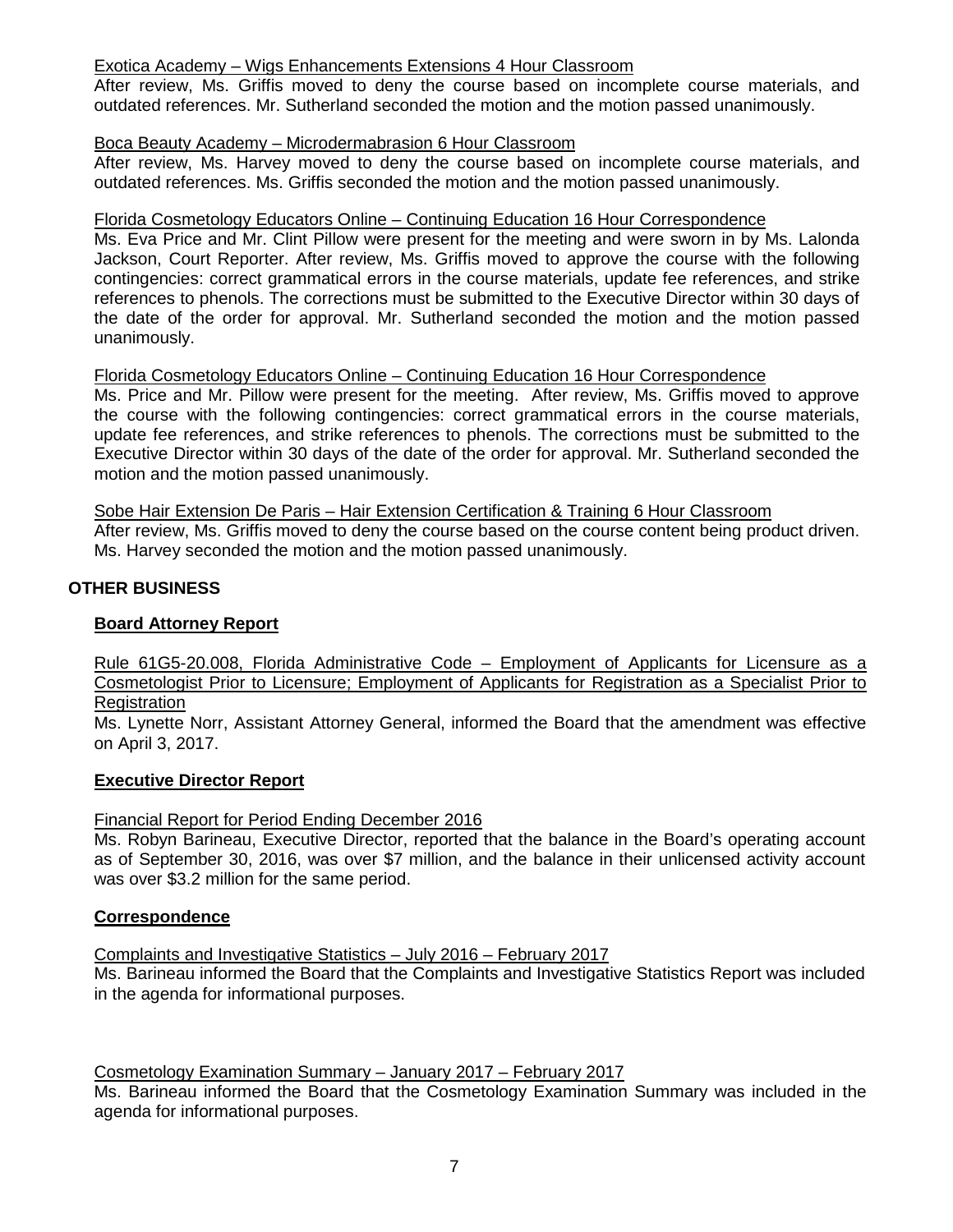## **Dates and Locations of Future Meetings**

July 17-18, 2017 – Celebration October 16-17, 2017 – Hutchison Island January 22-23, 2018 – Destin April 16-17, 2018 – Altamonte Springs July 16-17, 2018 – Lake Mary

## **Elections**

The Board unanimously elected Ms. Robin Tabano, Chair, and Ms. Rhonda Griffis, Vice Chair, of the Florida Board of Cosmetology.

## **ADJOURNMENT**

There being no further business, the meeting was adjourned at approximately 1:30 p.m.

#### **Tuesday, April 25, 2017**

The Board of Cosmetology meeting was called to order at approximately 9:00 a.m., by Chair Tabano.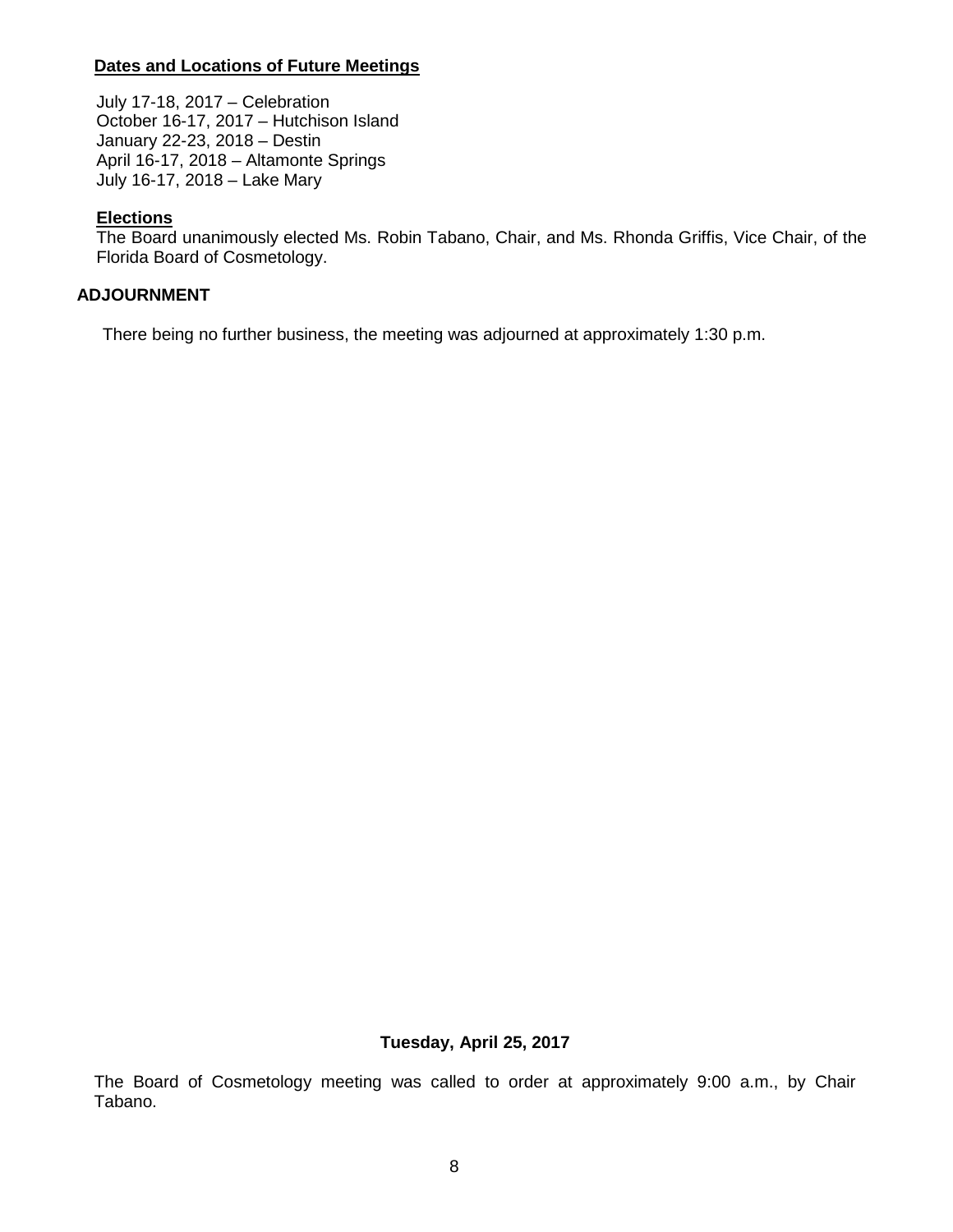**Board Members Present**<br> **Robin Tabano, Chair**<br> **Board Members Absent**<br>
Laurel Ritenbaugh

Robin Tabano, Chair Rhonda Griffis, Vice Chair **Stephania Wilson** Stephania Wilson Fran Poppell Jared Sutherland Adrienne Harvey

## **Other Persons Present**

Robyn Barineau, Executive Director, Department of Business and Professional Regulation (DBPR) Julie Rowland, Government Analyst, DBPR Lynette Norr, Assistant Attorney General, Office of the Attorney General Dillon Jess, Assistant General Counsel, Office of the General Counsel, DBPR Angela Williams-Rivera, Assistant General Counsel, Office of the General Counsel, DBPR Lalonda Jackson, Court Reporter

The meeting was opened with a roll call and a quorum was established. The Board excused the absences of Ms. Laurel Ritenbaugh and Ms. Stephania Wilson from the meeting.

## **APPROVAL OF MINUTES**

The Board approved the minutes from the January 23-24, 2017, Board meeting.

## **APPLICATIONS**

#### **Licensure Applications**

#### **Initial Review**

#### Porsha Dale

Ms. Dale was not present for the meeting. After review, Ms. Fran Poppell moved to deny the application based on the noted criminal history. Mr. Sutherland seconded the motion and the motion passed unanimously.

#### Rebecca Garman

Ms. Garman was not present for the meeting. After review, Ms. Poppell moved to approve the application. The Board also imposed 5 years of probation on the license. Ms. Harvey seconded the motion and the motion passed unanimously.

## Jackeline Charris

Ms. Charris was not present for the meeting. After review, Ms. Poppell moved to deny the application based on the noted criminal history. Mr. Sutherland seconded the motion and the motion passed unanimously.

### Nichol Phelps

Ms. Phelps was not present for the meeting. After review, Mr. Sutherland moved to deny the application based on the noted criminal history. Vice Chair Griffis seconded the motion and the motion passed unanimously.

#### Jennifer Henn

Ms. Henn was not present for the meeting. After review, Mr. Sutherland moved to deny the application based on the noted criminal history. Ms. Poppell seconded the motion and the motion passed unanimously.

#### Thien The Phung